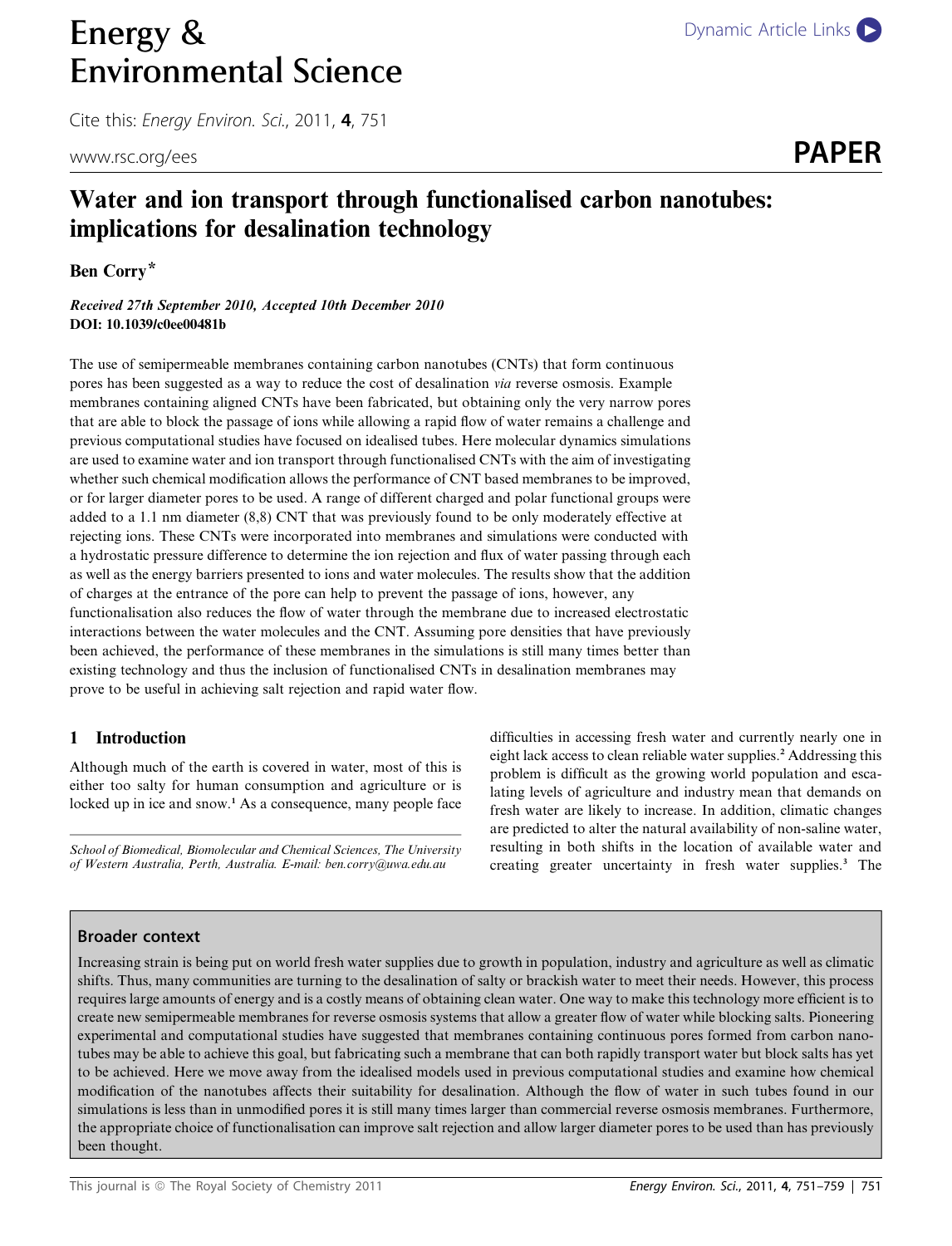desalination of salty water provides one way of boosting fresh water supplies and although it currently accounts for only 0.5% of all water supply<sup>2</sup> it is likely to become increasingly important. In most cases, the cost of obtaining fresh water from desalination is greater than from other sources, so one of the main challenges in making this technology more practical is to find ways of making it cheaper.

Currently, the most common method for desalinating water is 'reverse osmosis' in which salty water is put under high pressure to force it through semipermeable membranes that allow the passage of water but block ions. Improvements in these polymer based membranes that have allowed a greater flux of water while still preventing the passage of salts, have been largely responsible for the decreasing cost of desalinated water over the last 20 years, but further improvement is still required to make this technology widespread. Recently it has been proposed that such membranes could be further significantly improved via the inclusion of continuous smooth pores that could allow much greater water flow while still rejecting ions.

The somewhat surprising finding in simulation studies that water can enter narrow hydrophobic channels such as the interior of carbon nanotubes (CNTs)<sup>4,5</sup> has been confirmed experimentally,<sup>6,7</sup> opening the door to the inclusion of CNTs into membranes to form smooth pores for the purpose of desalination. Recent advances in fabrication techniques have allowed aligned CNTs to be arranged within membranes and for the transport of water and gases through these membranes to be observed.<sup>8–10</sup> A surprising feature is that the flux of water and gases through these membranes has been considerably higher than expectations derived from continuum hydrodynamic theories, something also observed in the simulations.4,5,11 Selective gas transport<sup>9</sup> and subsequently ion rejection in low concentration solutions<sup>12</sup> have been observed in membranes containing sub-2nm diameter pores. However, the ion rejection was lost at higher concentrations such as would be required for desalinating sea water. The rapid water flux that has been observed in these CNT containing membranes suggests that they would provide an ideal basis for desalination membranes if salt rejection could also be achieved.

Simulation studies on non-polar model pores,<sup>13-15</sup> mechanosensitive channels<sup>16,17</sup> and acetylcholine receptors<sup>18,19</sup> indicate that there is a critical diameter for non-polar pores above which water will pass but below which it will not. Near this diameter it is possible that ions will be blocked while water continues to pass. Recent simulations have studied water and ion transport through CNTs with a range of diameters finding that there is a range of pore sizes through which water passes rapidly but ions do not<sup>20</sup> and have shown that the degree of selectivity towards different ion types varies with pore radius, $2<sup>1</sup>$  thus demonstrating the potential for these membranes to improve desalination technology. Indeed, the large water fluxes seen in these simulations give hope to the aim of significantly reducing the cost of desalination via reverse osmosis with CNT based membranes. However, these simulations also suggest that very narrow CNTs with diameters less than 1 nm are required to achieve sufficient salt rejection. The ability to fabricate membranes containing only tubes of this diameter remains a substantial challenge. While it is the non-polar nature of the CNTs that appears to make them suitable for use in desalination membranes, simulations have also

suggested that nanotubes formed from other materials, such as boron nitride may also be suitable.<sup>22</sup>

The importance of pore size in determining water flux and salt rejection has been investigated in simulations, but it remains to be seen if chemical modification of the pores could improve their performance. Furthermore, it is doubtful whether the ideal unfunctionalised CNTS that have previously been studied in simulations exist in reality, as opening the ends of the CNTs usually imparts some kind of chemical modification. Thus, it is critical to see how such modification influences the salt rejection and water permeation through the pores in order to know if this technology can become a reality. The aim of this manuscript is to start to address these issues and also to see if wider pores could be used if appropriately functionalised. Experimental studies have been conducted to see how transport of large cations through wider 7 nm diameter CNTs is influenced by tip-functionalisation using charged or bulky groups.<sup>23</sup> Here the focus is on smaller diameter pores that are more likely to be useful in removing small salts from water, taking a CNT of a size that was found to be only moderately successful at blocking ions in previous simulations. Molecular dynamics simulations are used to investigate whether the addition of small charged or polar functional groups can increase the level of salt rejection without significantly decreasing water flux.

## 2 Methods

Membranes composed of carbon nanotubes were modelled following our previous methodology<sup>20,21</sup> based on that of Zhu and Schulten<sup>24</sup> in which 12  $(8,8)$  armchair type carbon nanotubes, each  $10.9$   $\AA$  in diameter (measured between carbon centres) and 13  $\AA$  long are hexagonally packed as shown in Fig. 1. Periodic boundaries were employed to form a continuous 2-D membrane that was solvated by  $\sim$  30 Å thick layers of TIP3P water on either side with  $Na^+$  and  $Cl^-$  randomly placed to both neutralise the system and yield a net concentration of 200 mM NaCl. Four types of functional groups (carboxylate anion COO<sup>-</sup>, amine cation NH<sup>+</sup>, hydroxyl OH and amide CONH<sub>2</sub>, Fig. 2) were added to either one or three CNTs in the simulation using parameters from the CHARMM27 force field.<sup>25</sup> Either 4 or 8 functional groups were added at positions spread uniformly around the top rim of the CNT. Following Hummer *et al.*<sup>4,5</sup> and our previous work20,21 all carbon atoms not in the functional groups were taken to be neutral with force field parameters taken as those for aromatic carbons (CA) in the CHARMM27 parameter set. Before collecting data, all systems were energy minimised and equilibrated for 0.5 ns under a constant pressure of 1 atm and temperature of 300 K during which time a harmonic constraint applied to the carbon atoms was gradually reduced from 1 kcal mol<sup>-1</sup>  $\AA^{-2}$  to 0.1 kcal mol<sup>-1</sup>  $\AA^{-2}$ . After this, harmonic restraints of 0.1 kcal mol<sup>-1</sup>  $A^{-2}$  were applied to all the carbon atoms not part of the functional groups to keep the membrane roughly in place.

To gain results, two main types of simulations methodology were employed to (i) examine transport under hydrostatic pressure conditions and (ii) to determine the free energy barriers to ion and water permeation through the tubes. To achieve the first aim, a method developed by Zhu et al. was employed to introduce a hydrostatic pressure difference across the membrane.<sup>26,27</sup>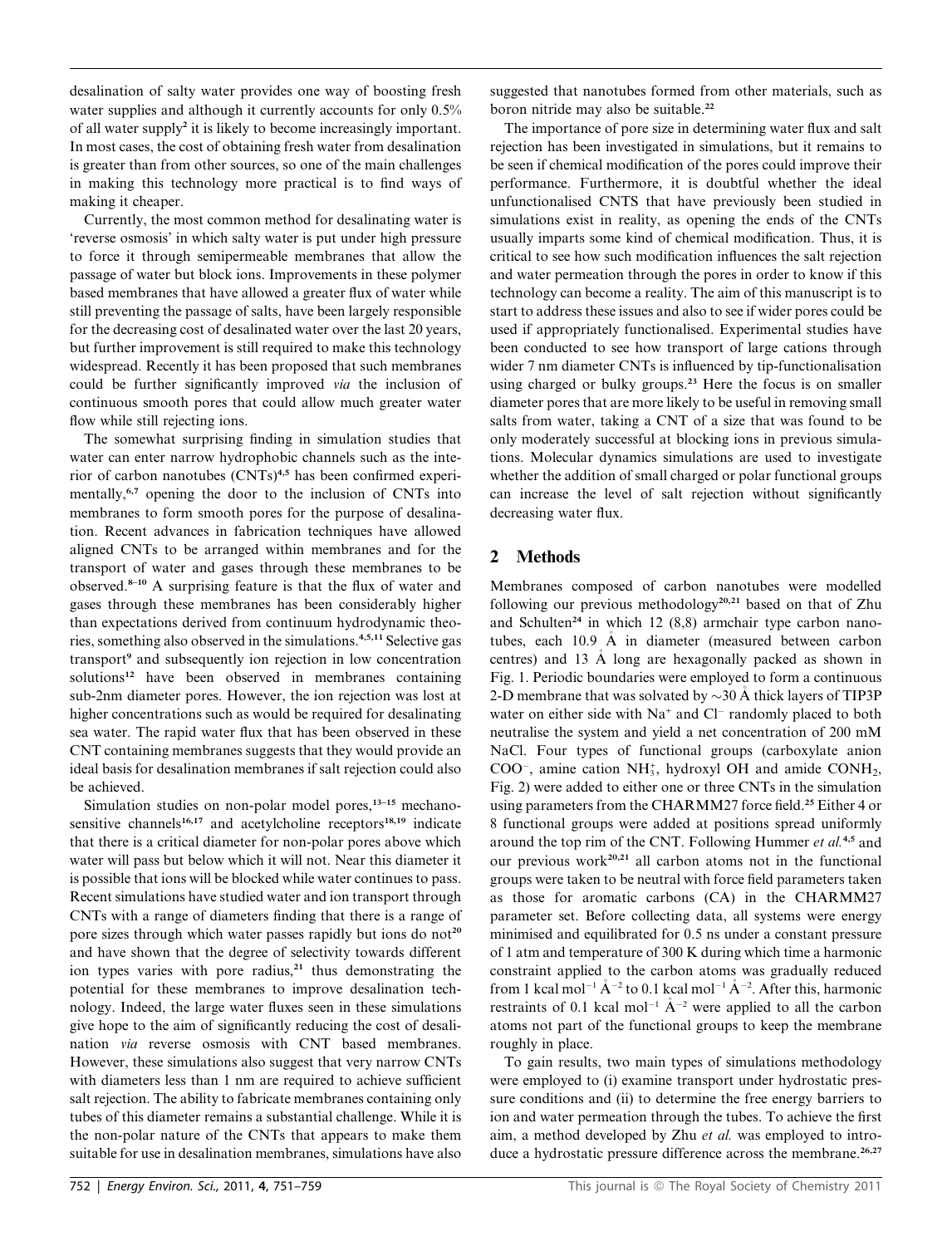

Fig. 1 Simulation system. (A) A slice through the simulation system showing 3 of the 12 CNTs (brown). The edge of the periodic box is shown as are  $Na<sup>+</sup>$  (yellow) and Cl<sup>-</sup> (blue). In this case the central CNT is functionalised with 4 COO<sup>-</sup> groups. Due to the periodic nature of the simulation, ions that move out one side of the system enter from the opposite side. (B) The arrangement of CNTs viewed from above the plane of the membrane. The edge of periodic simulation system is showm by the dotted line. Most simulations are conducted functionalising only one of the CNTs (labelled a) as shown, while in 2 cases the tubes labelled b and c are also functionalised.



 $R = COO^{-}$ ,  $NH_3$ <sup>+</sup>, OH, CONH<sub>2</sub>



In this, a constant force  $f$  in the direction perpendicular to the plane of the membrane is applied to water molecules in layers at the very top and bottom of the simulation system. Due to the periodic nature of the simulation this creates a region of water at high pressure on one side of the membrane and lower pressure on the opposite side with the total pressure difference given by  $\Delta P = n f/A$ , where *n* is the number of water molecules in the section to which forces are applied and  $A$  is the cross sectional area of the membrane.<sup>26</sup> In this case, forces were applied to water in a 16 Å thick layer defined by those molecules greater than 19 Å from each side of the membrane. Simulations involving hydrostatic pressure differences were performed under constant volume and constant temperature (300 K) conditions using a Langevin thermostat. Errors were obtained from the standard deviation found when breaking each simulation into 20 parts each lasting 2ns.

In the second type of simulations, umbrella sampling<sup>28</sup> was used to determine the 2 dimensional potential of mean force (PMF) in the axial and radial directions for ions and water in and around the nanotubes in an NPT ensemble. In this method a harmonic biasing potential  $\frac{K_r}{2}(r-r_i)^2 + \frac{K_z}{2}(z-z_i)^2$  was applied to a molecule where  $r$  and  $z$  are the radial and axial coordinates of the ion defined from the centre of one of the pore,  $r_i$  and  $z_i$  are target ion positions and  $K_r$  and  $K_z$  are corresponding force constants. In contrast to our previous simulations of unfunctionalised CNTs, it was found that greater sampling was required to accurately determine the PMF at the entrance to the pores near the location of the functional groups where the forces can be quite large, especially when charged groups were used that can attract multiple ions. To achieve this greater level of conformational sampling, three types of bias potentials were used. The first covered the full length of the pore (from  $z = -12$ ) to  $z = 12$ ) and had target positions separated by 0.5 Å in the z direction for both  $r = 0$  and  $r = 5$  with force constants of  $K_r = 0.1$ and  $K_z = 1.0$  kcal mol<sup>-1</sup>  $\AA^2$ . The second was used to better sample positions close to the pore axis and involved positions separated by 1 Å in the z direction at  $r = 0$  with force constants of  $K_r = 3.0$ and  $K_z = 3.0$  kcal mol<sup>-1</sup>  $\AA$ <sup>2</sup>. Finally, an additional set of biases was used around the functionalised mouth of the pore with  $-1.5$  $\leq z \leq 10.5$  and  $0 \leq r \leq 5.0$  with force constants of  $K_r = 5.0$  and  $K_z = 5.0$  kcal mol<sup>-1</sup>  $\mathring{A}^2$  and a 1  $\mathring{A}$  spacing in both directions. Collective analysis of the data was made using the weighted histogram analysis method<sup>29,30</sup> using the implementation of Grossfield<sup>31</sup> taking account of the changing size of the volume element in the r direction. One dimensional PMFs were obtained by integrating the normalised probabilities in the  $x - y$  plane up to  $r = 5 \text{ Å}.$ 

Simulations were conducted with NAMD 2.7<sup>32</sup> with a 1 fs time step using a 12  $\AA$  cutoff for van der Waals interactions and a particle mesh Ewald scheme for electrostatic calculations.

#### 3 Results and discussion

#### 3.1 Transport in unfunctionalised CNTs

Before looking at the various functionalised CNTs it is worth briefly revisiting the mechanisms of transport and rejection in the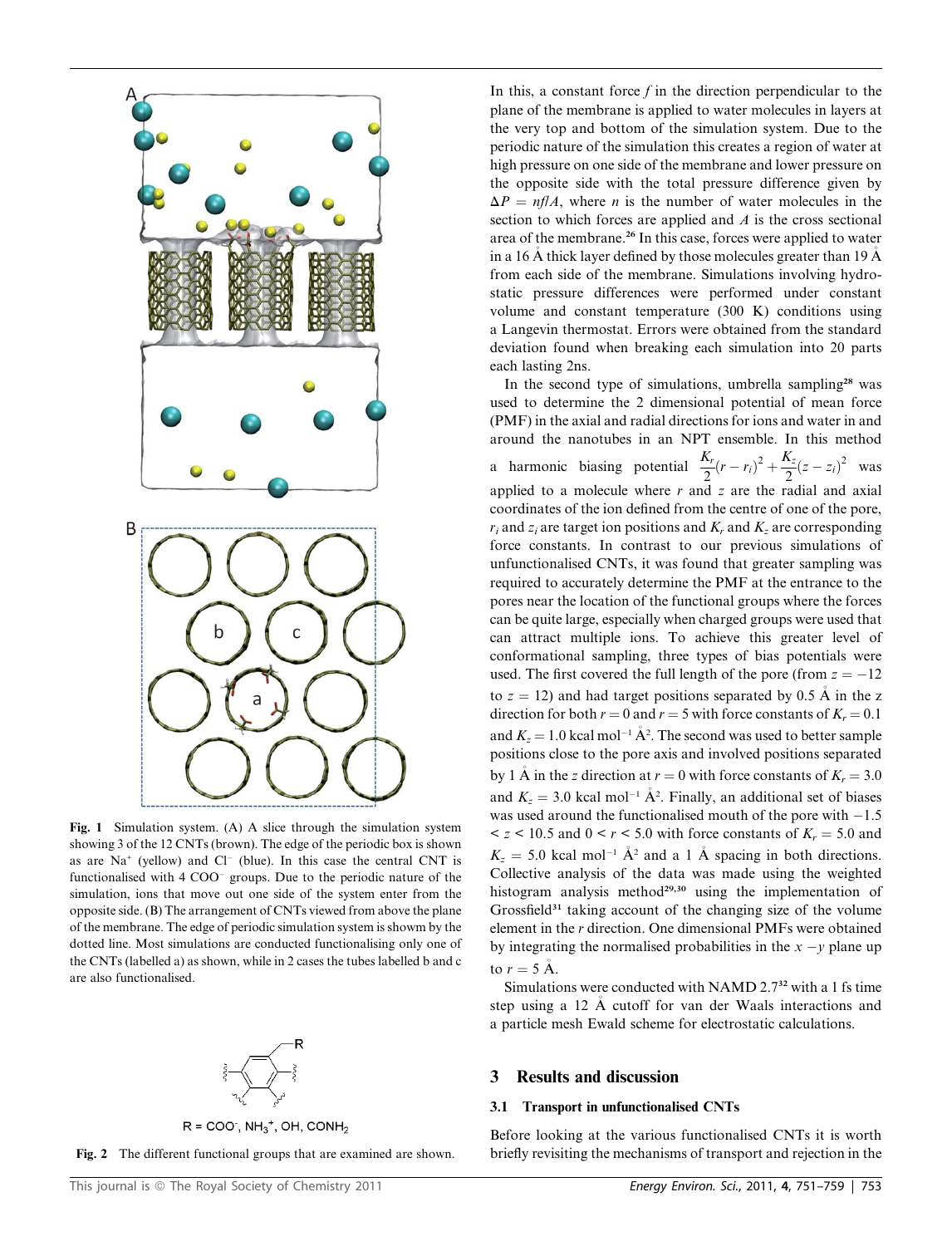

Fig. 3 Potential of mean force in an unfunctionalised (8,8) CNT. (A) The two dimension PMF for water in the CNT. (B) The PMF in the axial direction of the pore for water, Na<sup>+</sup> and Cl<sup>-</sup>.

unfunctionalised (8,8) CNT. In these and previous simulations,<sup>20,21</sup> water readily enters the tube forming four relatively stable interconnected water chains that span the length of the pore (see Fig.  $2 \text{ in}^{20}$ ). Interestingly, because of this four chain arrangement, water oxygens almost never reside on the pore axis as can be seen when plotting the 2D PMF shown in Fig. 3A. It is also notable in the PMF that there is almost no energy barrier for water to move through the pore in the off-axis positions, and as a result the flux of water through the unfunctionalised (8,8) CNTs is large as shown in Table 1. The water flux value is

converted to more conventional macroscopic units in Table 2. The flux of water passing through the pore (and salt rejection) is expected to be largely length independent as the interior of the pores is smooth and relatively frictionless and most of the energy barriers are encountered at the entry and exit of the channels.<sup>5,20</sup>

Under hydrostatic pressure,  $Na<sup>+</sup>$  is also found to pass through the (8,8) CNTs pores. Due to its small size, it can sit in an axial position in the pore surrounded by most of its first solvation shell (five or more water molecules) and as a consequence there is only a small energy penalty for  $Na^+$  entry of less than 4 kcal mol<sup>-1</sup> (Fig. 3B and<sup>21</sup>). The larger  $Cl^-$  can also fit into the pore surrounded by up to six water molecules in an off axis position, but due to its large bulk and consequent inability to fit as much of its solvation shell into the pore it suffers a slightly greater dehydration penalty upon entry of close to  $6$  kcal mol<sup>-1</sup>. The ability of the nanotubes to reject salt can be quantified from the ratio of the number of each type of ion passing through the pores to the number of water molecules passing through the pores and comparing this to the ratio of ions to water in the simulation system as a whole. As expected from the greater energy barriers presented to ions than to water the (8,8) does partly succeed in rejecting the ions, but not to the extent that is required to make sea water potable (around 95% rejection) as shown in Table 1. Due to the larger dehydration barrier faced by  $Cl^-$ , the rejection of  $Cl^-$  is greater than that of Na<sup>+</sup>. In our simulations the upstream and downstream reservoirs are connected through the periodic boundary which prevents charge separation arising from the differential rejection of  $Cl^-$  and  $Na^+$ . In a system in which the two reservoirs are not connected or there is not a high flow past the membrane, such charge separation could be expected to equalise the rejection of the two ion species.

#### 3.2 Water transport in functionalised CNTs

To see if the addition of charged or polar groups at the ends of the CNTs can improve their potential for desalination these simulations were repeated on CNTs functionalised by a range of charged and polar groups shown in Fig. 2. The key results are summarised in Table 1, with flux values converted to more conventional units in Table 2.

Table 1 Water flux and ion rejection through functionalised carbon nanotubes under a hydrostatic pressure difference of 246 MPa. All flux values are in number of molecules per tube per ns and are calculated from 40 ns of simulation. The % water flux is that passing through the functionalised CNT compared to the average of that passing through the unfunctionalised CNTs from the same simulation. The result labelled  $3 \times (2NH_3^*)$  represents a simulation containing 3 functionalised CNTs, each with 2NH<sub>3</sub> groups

| Tube type                          | Water flux    | $%$ Water flux | $Na+ flux$      | $Cl^-$ flux     | $Na+$ rejection | $Cl^-$ rejection |
|------------------------------------|---------------|----------------|-----------------|-----------------|-----------------|------------------|
| non func                           | $107.8 + 0.6$ | $100\%$        | $0.22 \pm 0.01$ | $0.05 \pm 0.01$ | 28%             | 86%              |
| $4COO-$                            | $35 \pm 2$    | 33%            | $0.10 \pm 0.04$ | $0.00 \pm 0.03$ | 32%             | 100%             |
| $8COO-$                            | $14 \pm 3$    | 13%            | $0.00 + 0.03$   | $0.00 + 0.03$   | 100%            | 100%             |
| 2NH <sub>3</sub>                   | $60 \pm 2$    | 67%            | $0.03 \pm 0.03$ | $0.03 + 0.03$   | 86%             | 87%              |
| 4NH <sub>3</sub>                   | $22.1 + 0.7$  | 24%            | $0.00 \pm 0.03$ | $0.00 + 0.03$   | 100%            | 100%             |
| $8NH_3^+$                          | $18.9 + 0.8$  | 18%            | $0.00 + 0.03$   | $0.03 + 0.03$   | 100%            | 66%              |
| 2NH <sub>3</sub> 2COO <sup>-</sup> | $46 \pm 2$    | 49%            | $0.03 \pm 0.03$ | $0.03 \pm 0.03$ | 82%             | 82%              |
| $4NH3$ $4COO-$                     | $18 \pm 1$    | 17%            | $0.03 + 0.03$   | $0.00 + 0.03$   | 55%             | 100%             |
| 40H                                | $70 \pm 2$    | 75%            | $0.30 \pm 0.06$ | $0.10 \pm 0.06$ | $-16%$          | 61%              |
| 8OH                                | $43 \pm 2$    | 47%            | $0.08 + 0.04$   | $0.00 + 0.03$   | 50%             | 100%             |
| 4CONH <sub>2</sub>                 | $59 \pm 3$    | 65%            | $0.13 \pm 0.06$ | $0.03 \pm 0.03$ | 41%             | 86%              |
| 8CONH <sub>2</sub>                 | $38 \pm 2$    | 42%            | $0.10 + 0.04$   | $0.00 + 0.03$   | 29%             | 100%             |
| $3 \times (2NH_3^+)$               | $59 \pm 1$    | 66%            | $0.01 + 0.01$   | $0.02 + 0.01$   | 94%             | 92%              |
| $3 \times (4NH_3^+)$               | $23 \pm 1$    | 25%            | $0.00 \pm 0.01$ | $0.00 \pm 0.01$ | 100%            | 100%             |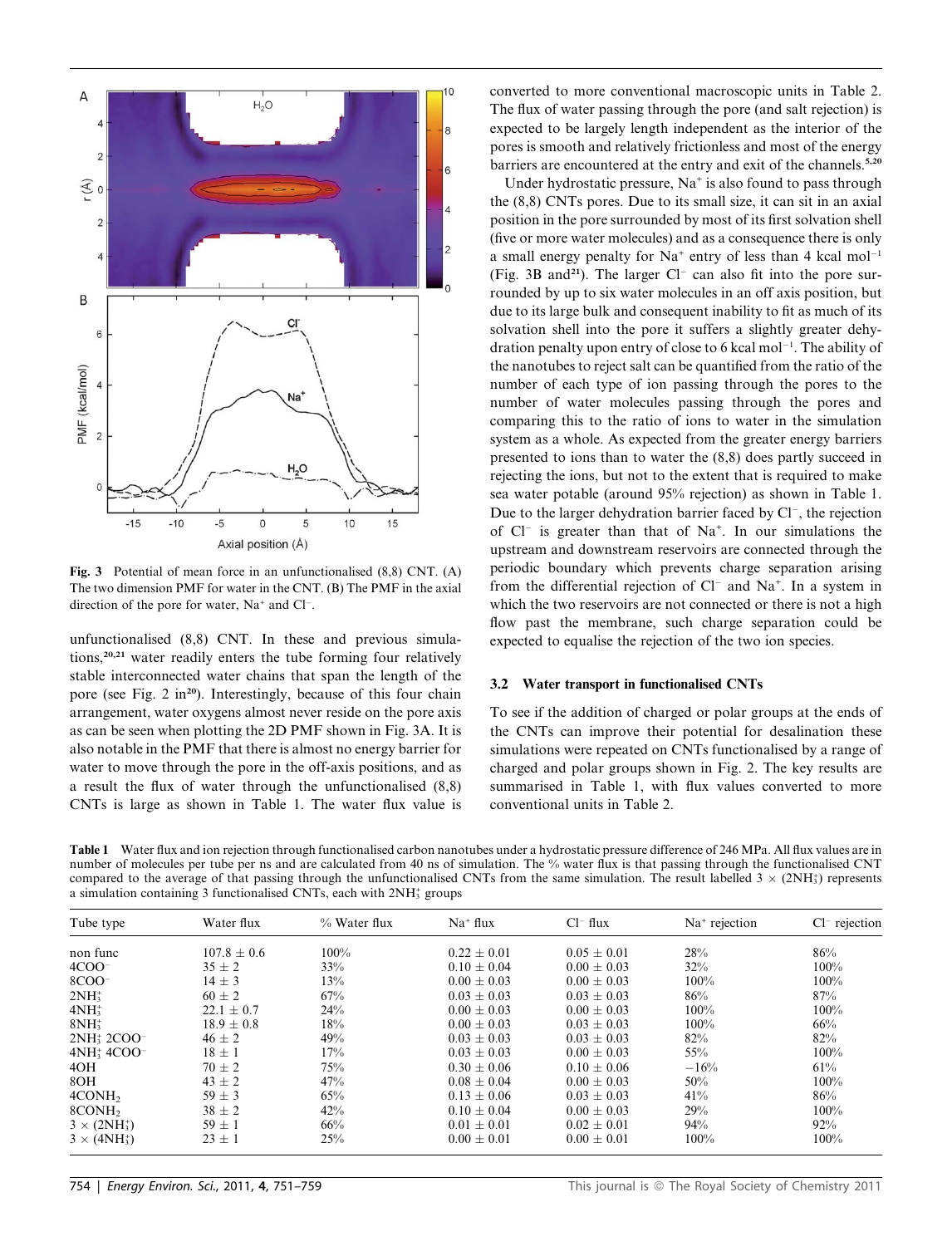Table 2 Water flux through functionalised carbon nanotubes membranes in macroscopic units. Values are given assuming the theoretical maximum pore density and a pore density that has previously been achieved.<sup>9</sup> Reported permeate flow for a FilmTech SW30HR-380 reverse osmosis membrane<sup>35</sup> is given for comparison. A crude decision is given as to whether each CNT is achieving the salt rejection required to make sea water potable, with  $\sim$  representing those that are near the desired value

|                                    | Water flux ( $\times$ 10 <sup>-12</sup> m s <sup>-1</sup> Pa <sup>-1</sup> ) |                                                                    |                                           |  |
|------------------------------------|------------------------------------------------------------------------------|--------------------------------------------------------------------|-------------------------------------------|--|
| Tube type                          | Maximal<br>pore density<br>$5.8 \times 10^{17}$<br>pores $m^{-2}$            | Achieved<br>pore density<br>$2.5 \times 10^{15}$<br>pores $m^{-2}$ | Desired<br>salt<br>rejection<br>achieved? |  |
| non func                           | 7580                                                                         | 32.7                                                               | N                                         |  |
| $4COO-$                            | 2460                                                                         | 10.6                                                               | N                                         |  |
| 8COO <sup>-</sup>                  | 990                                                                          | 4.2                                                                | Y                                         |  |
| $2NH_3^+$                          | 4240                                                                         | 18.3                                                               | $\sim$                                    |  |
| 4NH <sub>3</sub>                   | 1550                                                                         | 6.7                                                                | Y                                         |  |
| $8NH_3^+$                          | 1330                                                                         | 5.7                                                                | N                                         |  |
| 2NH <sub>7</sub> 2COO <sup>-</sup> | 3240                                                                         | 13.9                                                               | $\sim$                                    |  |
| 4NH <sub>2</sub> 4COO <sup>-</sup> | 1270                                                                         | 5.5                                                                | N                                         |  |
| 4OH                                | 4920                                                                         | 21.2                                                               | N                                         |  |
| 8OH                                | 3020                                                                         | 13.0                                                               | N                                         |  |
| 4CONH <sub>2</sub>                 | 4150                                                                         | 17.9                                                               | N                                         |  |
| 8CONH <sub>2</sub>                 | 2670                                                                         | 11.5                                                               | N                                         |  |
| $3 \times (2NH_3^+)$               | 4470                                                                         | 19.3                                                               | Y                                         |  |
| $3 \times (4NH_{3}^{+})$           | 1740                                                                         | 7.5                                                                | Y                                         |  |
| <b>SW30HR-380</b>                  |                                                                              | 1.4                                                                |                                           |  |

The first notable aspect of these data is that the flux of water through the pores is smaller in all the functionalised tubes compared to the non-functionalised case. As the effective pressure in the simulations depends upon the number of water molecules in the region to which forces are applied, the size of the simulation system and any osmotic gradients that develop, it does vary slightly between simulations, but the difference is estimated to be less than a few MPa. As each simulation contains 11 unfunctionalised CNTs and one functionalised CNT, the flux through the non-functionalised CNTs in each simulation (Table 3) can be used as an internal control and the percentage flux passing through the functionalised tube compared to that passing through the unfunctionalised tubes is reported in Table 1. The reduced water flux in the functionalised tubes, can, therefore be soundly attributed to different transport characteristics in these CNTs.

The reduction in water flux can be attributed to two different phenomena. The first of these arises from steric blockages of the pore by either the functional groups themselves or by ions that are strongly attracted to them. This is most notable for the tube containing eight  $COO<sup>-</sup>$  groups depicted in Fig. 4A, in which an average of four (Table 4) and as many as eight ions cluster around the pore entrance. The consequence of this is that the effective area through which water molecules can pass is reduced, as is clearly seen in the plot of water concentration in the pore Fig. 5A and hence the water conductance decreases. This phenomenom arises to a greater extent as the pores become more highly charged, but is likely to be less important in the pores containing polar rather than charged groups where ions do not permanently reside near the pore entrance.

A more general reason for the decreased water flux is the introduction of significant direct interactions between the water molecules and the functional groups as shown in Fig. 5B. Whereas water forms only weak van der Waals interactions with the uncharged carbon atoms in the CNT core, much stronger and more localised electrostatic interactions can arise with the charged or polar gatekeepers. A consequence of these interactions is that water molecules temporarily pause to reside in favoured positions near the functional groups, as can be seen in the clearly defined structure of water inside the pore depicted in Fig. 5A. As a consequence of there being preferred positions near the mouth of the pore, a series of concentration peaks can be observed throughout the pore, each separated by the size of one water molecule. More importantly, the longer each water molecule spends bound at the channel mouth, the more it slows the passage of all water molecules through the pore. Both the time spent at the channel mouth and the transit time are increased. Altering the smooth neutral surface of the pore removes the conditions for the rapid 'non-slip' flow seen in the unfunctionalised CNTs, creating friction to the passage of water.

#### 3.3. Ion rejection in functionalised CNTs

While functionalising the CNTs reduces the flux of water through the pores, in many cases it also improves the salt rejection. The inclusion of charged groups influences the rejection of both the like and oppositely charged ions. As can be seen in

**Table 3** Water flux and ion rejection through the unfunctionalised tubes in each simulation under a hydrostatic pressure of  $\sim$ 246 MPa. All flux values are in number of molecules per tube per ns

| Tube type              | Water flux      | $Na+ flux$      | $Cl^-$ flux     | $Na+$ rejection | $Cl$ <sup>-rejection</sup> |
|------------------------|-----------------|-----------------|-----------------|-----------------|----------------------------|
| non func               | $107.8 \pm 0.7$ | $0.22 + 0.01$   | $0.05 \pm 0.01$ | 28%             | 86%                        |
| $4COO-$                | $105.5 \pm 0.3$ | $0.26 + 0.01$   | $0.04 + 0.01$   | 42%             | 88%                        |
| $8COO-$                | $107.1 \pm 0.7$ | $0.23 + 0.02$   | $0.03 + 0.01$   | 55%             | 90%                        |
| $2NH3$ <sup>+</sup>    | $89.0 + 0.3$    | $0.18 + 0.01$   | $0.03 + 0.01$   | 42%             | 91%                        |
| $4NH3$ <sup>+</sup>    | $92.6 + 0.7$    | $0.18 + 0.01$   | $0.04 + 0.01$   | 40%             | 90%                        |
| $8NH3$ <sup>+</sup>    | $103.0 \pm 0.4$ | $0.19 + 0.01$   | $0.07 + 0.01$   | 36%             | 86%                        |
| 2NH <sub>2</sub> 2COO- | $92.7 \pm 0.4$  | $0.23 + 0.01$   | $0.04 \pm 0.01$ | 33%             | 88%                        |
| $4NH3$ $4COO-$         | $104.9 \pm 0.4$ | $0.22 + 0.01$   | $0.05 + 0.01$   | 44%             | 87%                        |
| 4OH                    | $92.2 \pm 0.4$  | $0.18 \pm 0.01$ | $0.03 \pm 0.01$ | 47%             | 91%                        |
| 8OH                    | $92.0 \pm 0.6$  | $0.22 \pm 0.02$ | $0.04 \pm 0.01$ | 36%             | 88%                        |
| 4CONH <sub>2</sub>     | $91.6 \pm 0.6$  | $0.21 \pm 0.02$ | $0.06 \pm 0.01$ | 35%             | 85%                        |
| 8CONH <sub>2</sub>     | $91.2 \pm 0.7$  | $0.21 + 0.02$   | $0.06 \pm 0.01$ | 38%             | 82%                        |
| $3 \times (2NH3^{+})$  | $88.7 + 0.6$    | $0.18 + 0.02$   | $0.02 \pm 0.01$ | 32%             | 95%                        |
| $3 \times (4NH3^{+})$  | $92.7 \pm 1.2$  | $0.10 \pm 0.02$ | $0.03 \pm 0.01$ | 59%             | 94%                        |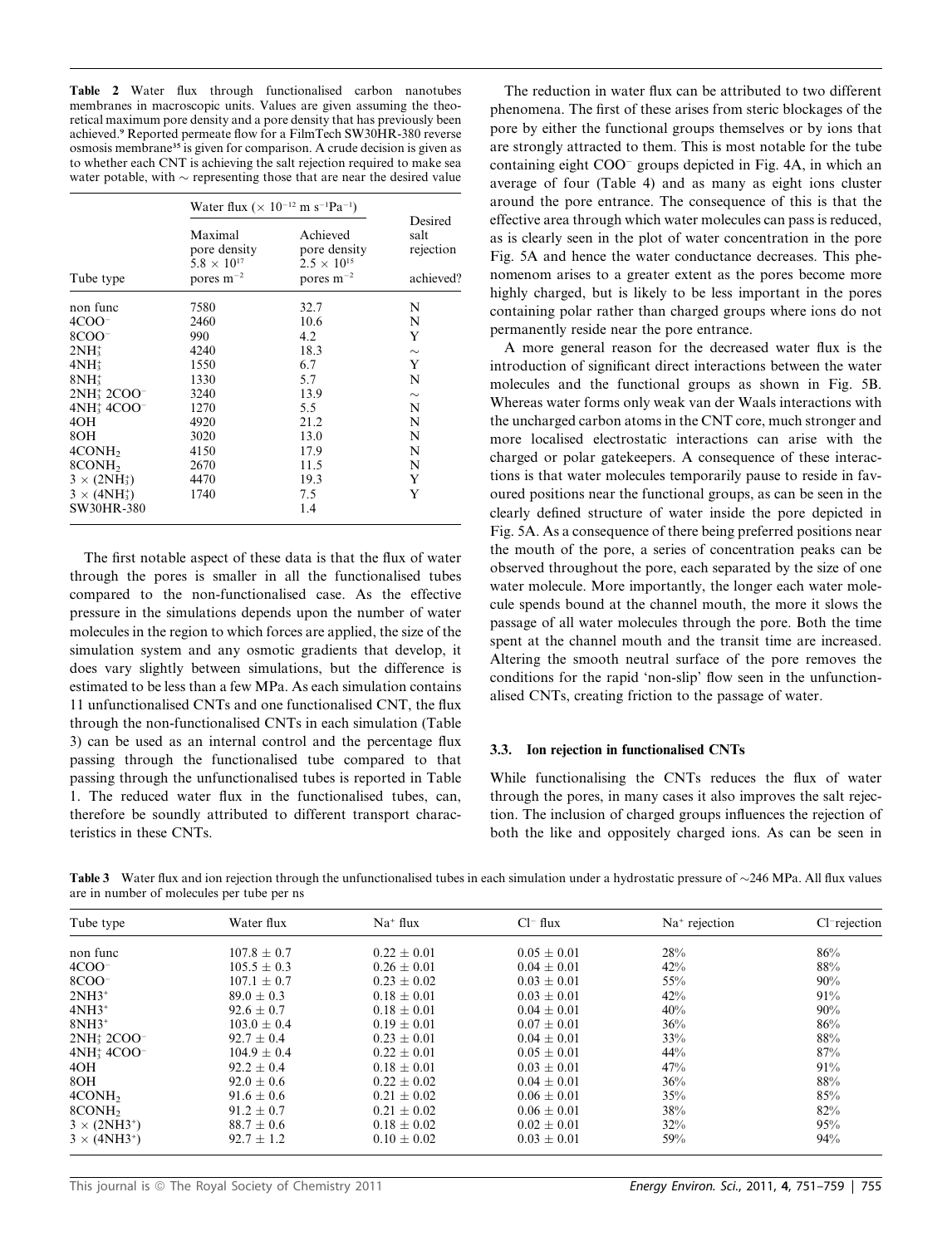

Fig. 4 Location of ions near the pore mouths. Side and top views of representative snapshots from MD simulations are shown to indicate the location and buildup of  $Na^+$  (yellow) and  $Cl^-$  (blue) ions around the entrances of the functionalised CNTs. Results are shown for CNTs with  $(A) 8 COO^{-}$ ,  $(B) 4 NH_3^*$ ,  $(C) 2 NH_3^*$  & 2  $COO^{-}$  and  $(D) 8 OH$  groups respectively.

Table 4 Distribution of ions in the simulations. The average number of ions in the region of the pore mouth defined as  $r < 6$  and  $4.5 < z < 10.5$  as well as the average concentration in a 20 Å wide layer on each side of the membrane are given

|                                    | No. ions at<br>mouth |        | Upstream<br>(mM) |                    | Downstream<br>(mM) |          |
|------------------------------------|----------------------|--------|------------------|--------------------|--------------------|----------|
| Tube type                          | Na <sup>+</sup>      | $Cl^-$ | [Na†]            | [Cl <sup>-</sup> ] | [Na <sup>+</sup> ] | $ Cl^- $ |
| non func                           | 0.07                 | 0.07   | 317              | 324                | 91                 | 81       |
| $4COO-$                            | 0.64                 | 0.00   | 360              | 275                | 119                | 90       |
| 8COO <sup>-</sup>                  | 3.43                 | 0.65   | 450              | 251                | 78                 | 64       |
| 2NH <sub>3</sub>                   | 0.04                 | 0.24   | 319              | 369                | 77                 | 85       |
| 4NH <sub>3</sub>                   | 0.09                 | 1.23   | 295              | 387                | 71                 | 84       |
| $8NH_3^+$                          | 0.00                 | 1.73   | 237              | 439                | 72                 | 99       |
| 2NH <sub>7</sub> 2COO <sup>-</sup> | 0.32                 | 0.24   | 325              | 325                | 92                 | 94       |
| 4NH <sub>2</sub> 4COO <sup>-</sup> | 0.30                 | 0.04   | 337              | 348                | 87                 | 82       |
| 40H                                | 0.12                 | 0.18   | 315              | 326                | 95                 | 87       |
| 8OH                                | 0.20                 | 0.18   | 314              | 323                | 96                 | 87       |
| 4CONH <sub>2</sub>                 | 0.06                 | 0.03   | 329              | 321                | 91                 | 99       |
| 8CONH <sub>2</sub>                 | 0.23                 | 0.04   | 335              | 337                | 79                 | 87       |
| $3 \times (2NH_3^+)$               | 0.05                 | 0.26   | 313              | 363                | 80                 | 86       |
| $3 \times (4NH_3^+)$               | 0.00                 | 1.05   | 249              | 553                | 45                 | 78       |

Table 1, like charged ions are prevented from entering the pore due to electrostatic repulsions, creating valence selectivity in a manner similar to many biological channels.<sup>33</sup> Oppositely charged ions, however, build up at the entrance of the pore as shown in Fig. 4A. This in turn can create two issues: (i) a high conductance of that counter ion through the pore (and thus less efficient salt rejection) or (ii) the blockage of water molecules as described earlier. The inclusion of eight negative charges does prevent both ion types from passing. In this case the counter ions  $(Na<sup>+</sup>)$  become trapped by the strong attraction to the mouth of the pore which can be seen in the energy well at this position in the  $Na<sup>+</sup> PMF$  (Fig. 6A). The depth of this energy well is not as great as may be expected considering the large number of negative charges that are present. In fact, the presence of multiple Na<sup>+</sup> ions tends to counteract the attraction to the charged groups, reducing the depth of the energy well. When only four



Fig. 5 Concentration profiles and interaction energies of water in the CNTs. (A) A one dimensional plot of the number of water molecules in  $0.2 \text{ Å}$  wide layers in the pores are shown for an unfunctionalised CNT (black), a CNT with  $8 \text{ COO}$  groups (red) and CNT with  $8 \text{ OH}$  groups (blue). (B) The interaction energy of water with the CNTs averaged over 8ns of simulation is shown as function of the position of the oxygen atom in the pore. The interaction with all but the end ring of carbon atoms, that is common to all the CNTs studied is shown by the thick black line. The average potential energy for interactions with the unfunctionalised end carbon ring (thin black line), the ring of 4 OH groups (dashed blue line) and 8 OH groups (solid blue line) are also shown with the energy values given by the left hand scale. The potential energy for interactions with the charged COO<sup>-</sup> groups is much larger and is shown by the right hand scale for the case of 4 COO<sup>-</sup> groups (dashed red line) and 8COO<sup>-</sup> groups (solid red line).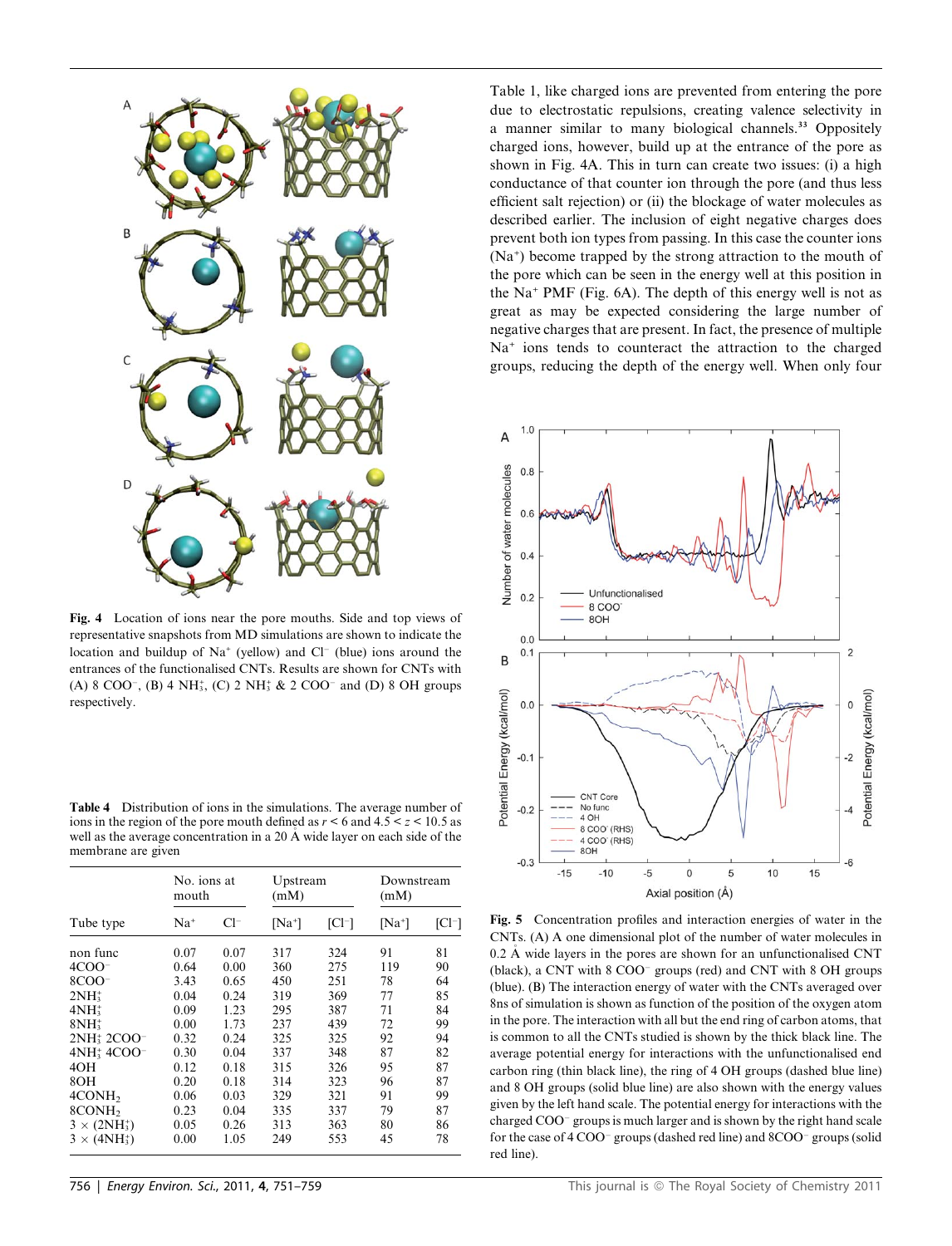

Fig. 6 Potential of mean force for ions in the pore. The 1D PMF is shown for (A)  $Na^+$  and (B)  $Cl^-$  in an unfunctionalised CNT (solid line), CNT with  $8 \text{ COO}^-$  (red solid line),  $4 \text{ COO}^-$ (red dashed line) and  $4 \text{ NH}_3^+$ (blue line).

charged groups are included the occasional presence of multiple  $Na<sup>+</sup>$  ions is enough to allow them to escape the electrostatic attraction of the COO<sup>-</sup> groups and pass through the pore. The addition of four positively charged NH<sub>3</sub> groups is effective in rejecting both  $Na^+$  and Cl<sup>-</sup>. As shown in Fig. 6,  $Na^+$  is strongly repelled from the pore mouth while Cl<sup>-</sup> becomes temporarily trapped near the entrance, and thus faces a larger barrier to move into the interior of the pore than it does in the unfunctionalised CNT.

When both  $NH<sub>3</sub><sup>+</sup>$  and  $COO<sup>-</sup>$  groups are added in equal measure to keep neutrality, the build up of ions at the pore entrance is less pronounced as seen in Table 4. The best results in the class with regard to water flux and salt rejection arise when just two  $NH_3^*$  and two COO<sup>-</sup> are included. Although both  $Na^+$ and Cl<sup>-</sup> ions are seen to remain fairly constantly near the channel entrance (Fig. 4C), the prevention of multiple ions of each type residing in this area means that both ions see a significant energy well and thus neither conducts through the channel at a large rate. The presence of these ions does, however, create significant steric hindrance to the passage of water which can be expected to reduce the water flux.

Another possible functionality is to add uncharged but polar groups at the channel entrance which may slow the motion of ions without holding them permanently near the channel mouth.

To this end the effect of adding either OH or CONH<sub>2</sub> groups at the pore entrance was examined. Although ions did not reside around the channel mouth as commonly as seen in the other cases (Table 4), this did not act to prevent the ions from passing through the pore. Indeed, the addition of 4 OH groups actually assisted the passage of  $Na<sup>+</sup>$  relative to water. Although including a larger number of polar groups appeared to prevent the passage of Cl<sup>-</sup>, none of the cases studied significantly increased the rejection of Na<sup>+</sup>. The addition of the OH or  $COMH<sub>2</sub>$  groups also significantly slowed the permeation of water, due primarily to the increased electrostatic attraction of water to the pore.

Another issue worth considering is whether the density of functionalised CNTs in the membrane will influence either the water flux or salt rejection. Although only one of the 12 CNTs forming the membrane is functionalised in these simulations, due to the periodic nature of the simulation this actually represents a density of functionalised CNTs of 4.8  $\times$  10<sup>16</sup> pores m<sup>-2</sup> which is greater than the CNT densities achieved in current membranes. At this density, neighbouring functionalised tubes are approximately 50  $\AA$  apart. Under most conditions this distance will be much greater than the Debye length of the electrolyte and the electrostatic field of each CNT will be screened out. Thus, neighbouring functionalised CNTs are unlikely to influence each other. Indeed, when desalinating sea water, interactions with neighbours can be expected to be screened out in under 10  $\AA$  ie when the density is less than  $2 \times 10^{-17}$  pores m<sup>-2</sup>.

If the functionalised CNTs are closer, however, then the transport in one tube may be influenced by the presence of the neighbour. In particular, this could be expected to be important when the CNTs are functionalised with charged groups in which case a greater density of charge could act to reject ions through charge repulsion. To examine this possibility simulations were conducted for two additional cases in which 3 neighbouring CNTs (labelled a, b and c in Fig. 1B) were all functionalised with either 2 or 4  $NH<sub>3</sub><sup>+</sup>$  groups. It can be seen in Table 4 that the presence of 3 functionalised tubes decreases the concentration of Na<sup>+</sup> on the upstream side of the membrane when compared to the corresponding simulation with only one functionalised tube. Thus one would expect a greater  $Na<sup>+</sup>$  rejection due to charge repulsion. Simulations with only one tube functionalised with 4 NH<sup>+</sup> groups already showed 100% Na<sup>+</sup> rejection which cannot be further improved. But in the case of tubes functionalised with only 2 NH<sub>3</sub> groups, the presence of multiple functionalised CNTs close together did slightly improve Na<sup>+</sup> rejection. In reality, it is unlikely that functionalised CNTs will be able to be packed together as closely as described here, and if the supporting matrix is uncharged then it is the charge per tube, rather than the surface charge density that is likely to be most important for determining the salt rejection. The simulations with varying numbers of NH<sup>+</sup> groups do indicate that there is a minimum charge per CNT of around +4e required to effectively block Na<sup>+</sup>.

#### 4 Application to desalination technology

Having examined the water flux and ion rejection in a variety of functionalised (8,8) CNTs it is possible to reach some likely conclusions with regard to the effectiveness of functionalising CNTs in order to improve their performance in reverse osmosis membranes.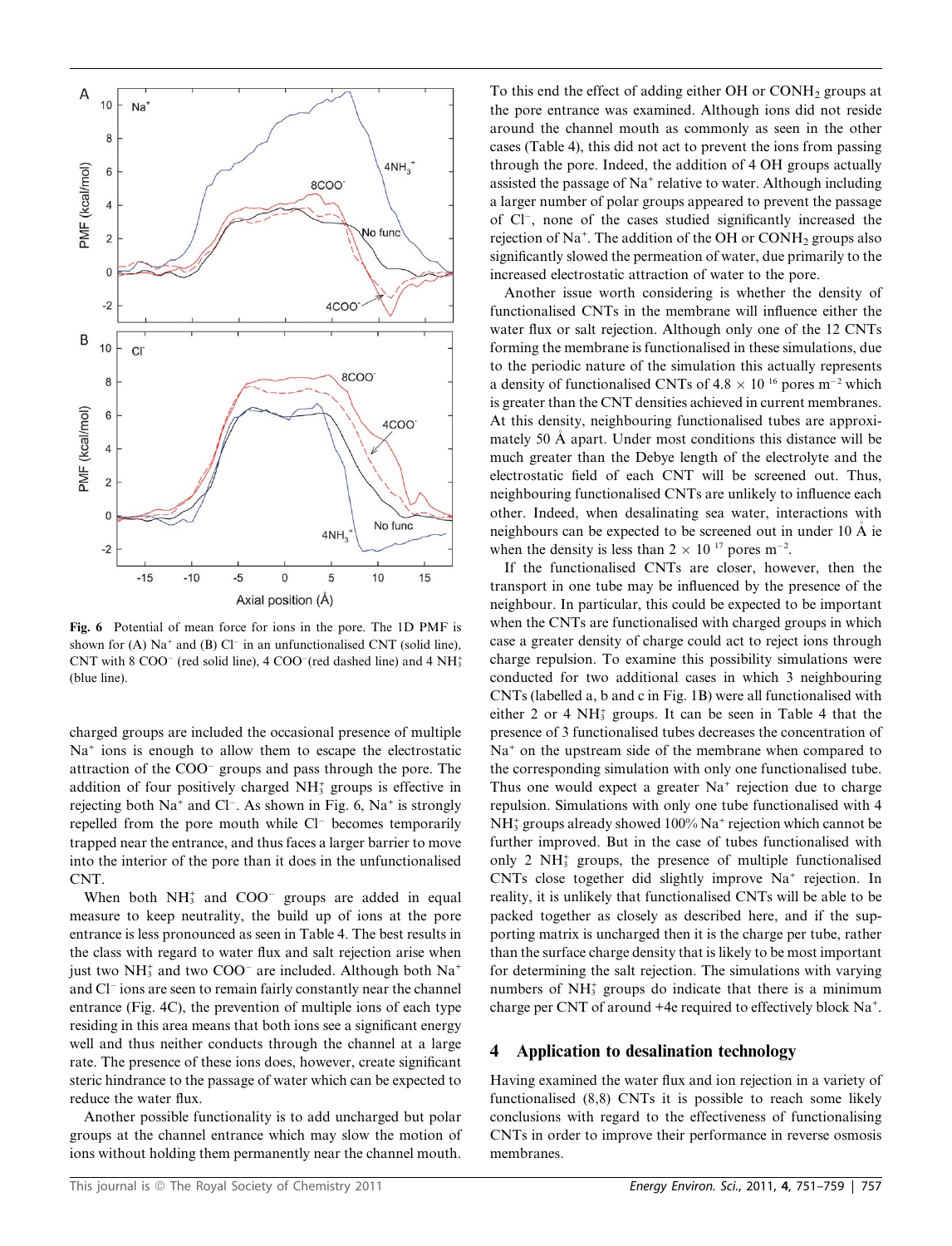Functionalisation of the CNTs does influence salt rejection. The rejection of  $Cl^-$  is easier to achieve than that of  $Na^+$  due to the inherently greater dehydration energy required for it to enter the pore. Thus, the inclusion of negatively charged groups or a number of polar groups effectively prevents  $Cl^-$  from permeating the pore. Preventing the smaller  $Na<sup>+</sup>$  from passing through the pore appears more difficult and was only achieved by the inclusion of positive charges at the entrance to repel the ion, or a very large number of negative charges that trap passing ions. Only two of the tubes examined were able to achieve complete rejection of both ion types: that with eight negative COO<sup>-</sup> groups and that with four positive  $NH<sub>3</sub>$  groups, although the pores with a mixture of charged groups or with only  $2 \text{ NH}_3^+$  groups show some improvement compared to the unfunctionalised tubes.

The obvious downside of CNT functionalisation is that it removes the smooth neutral pore surface that is responsible for the large flow of water through the pore, and thus the water flux is reduced in all cases studied. Whether this decreased flux is an impediment to using functionalised CNTs in desalination technology depends on how these fluxes compare to existing reverse osmosis membranes. Such a comparison is difficult for two reasons. Firstly, the performance of a CNT based membrane will be critically dependent on the density of pores that can be embedded in the supporting matrix. In these simulations the pores are packed side by side achieving the maximal possible pore density of around  $5.8 \times 10^{17}$  pores m<sup>-2</sup>. In reality, achieving such a density is unlikely as the CNTs will need to be supported, but existing studies have reported pore densities as high as  $2.5 \times 10^{15}$  pores m<sup>-2</sup>.<sup>9</sup> The second, and greater, difficulty arises from the fact that the small size and periodicity of the simulation systems being utilised makes it hard to accurately reproduce the build up of ions on one side of the membrane. Such concentrated layers are known to arise in reality, and are seen to some extent in these simulations. As shown in Fig. 1A a greater number of ions accumulate on the upstream side of the membrane than on the downstream side. This effect is quantified in Table 4 where the concentration of ions on each side of the membranes in each simulation is shown. On average these simulations show a concentration difference of about 3 : 1 across the membrane. While this represents a significant ion buildup, the concentration difference across desalination membranes can be expected to be even greater as ideally the downstream concentration will be less than 5% of that on the upstream side. Furthermore, the concentrated layer of ions is also likely to become more pronounced as the friction of the membrane is reduced, and thus leads to an eventual limit on the desalination efficiency that can be obtained,<sup>34</sup> which will be lower than that seen here. Given that this second fact is hard to account for completely in the simulated flow rates, the comparison here is limited to that based on the effective resistance of the pore to water with this roughly 3 : 1 concentration difference.

The water flux found in each of the functionalised tubes is given in macroscopic units in Table 2 assuming two different pore densities representing the maximum theoretical pore density and that achieved in laboratory scale CNT membranes.<sup>9</sup> Also shown is a rough decision on whether the desired salt rejection can be achieved with each functionality. As described previously, the permeability of the unfunctionalised (8,8) CNT membrane to water under hydrostatic pressure is between 20 and 5000 times

that seen in the FilmTech SW30HR-380 commercial reverse osmosis membranes from Dow Water and Process Solutions<sup>35</sup> depending on whether the previously obtained, or maximum theoretical pore density is used. The osmotic permeability is also about 15 times greater than that seen in the water selective Aquaporin-1 channel.<sup>36</sup>

Even though the functionalised CNTs have a smaller water flux than the unfunctionalised tube, the flux assuming the lower pore density is still greater than the SW30HR-380 RO membrane. Under the conditions of these simulations, it would appear that all of these tubes could offer an improvement over current generation membranes in terms of water flow. Functionalising with 2 to 4  $NH<sub>3</sub>$  groups, or 8 COO<sup>-</sup> could also lead to near complete salt rejection.

The best compromise between water flux and salt rejection probably arises for narrower unfunctionalised CNTs. A 9.3 Å diameter (7,7) CNT, for example, can block over 95% of Na+ and  $Cl^-$  ions yet has a water flux of around  $60\%$  that of the unfunctionalised  $(8,8)$  CNT.<sup>20,21</sup> The difficulty in synthesising or selecting only such narrow CNTs, however, will mean that larger diameter tubes may have to be used in the manufacture of novel reverse osmosis membranes. The results presented here indicate that in these cases chemical modification of the ends of the tubes may aid in improving salt rejection while still achieving water flows that are better than the current generation of polymer membranes. In reality, once the CNTs are uncapped as required for incorporation into filtration membranes, their ends are are likely to be chemically modified. For example  $COO<sup>-</sup>$  groups are commonly reported to be present in such uncapped CNTs after oxidative cutting<sup>10</sup> and thus ideal non functionalised tubes may be a computational fantasy. This further emphasises that understanding the influence of such functionalisation on the potential use of CNTs in desalination membranes is extremely important for developing this technology.

### Acknowledgements

This work was supported by funding from the National Health and Medical Research Council of Australia, the Australian Research Council, an award under the Merit Allocation Scheme on the NCI National Facility at the ANU, and computer time from iVEC.

#### **References**

- 1 I. A. Shiklomanov and J. C. Rodda. Water Resources at the Beginning of the 21st Century. Cambridge University press, 2003.
- 2 World Water Assessment programme. The United Nations World Water Development Report 3: Water in a Changing World. UNESCO and Earthscan, 2009.
- 3 World Development Report 2010: Development and Climate Change. The World Bank, 2010.
- 4 G. Hummer, J. C. Rasiah and J. Nowortya, Water conduction through the hydrophobic channel of a carbon nanotube, Nature, 2001, 414, 188–190.
- 5 A. Kalra, S. Garde and G. Hummer, Osmotic water transport through carbon nanotube membranes, Proc. Natl. Acad. Sci. USA, 2003, 100, 10175–10180.
- 6 A. I. Kolesnikov, J. M. Zanotti, C. K. Loong, P. Thiyagarajan, A. P. Moravsky, R. O. Loutfy and C. J. Burnham, Anomalously soft dynamics of water in a nanotube: A revelation of nanoscale confinement, Phys. Rev. Lett., Jul 2004, 93(3), 035503.